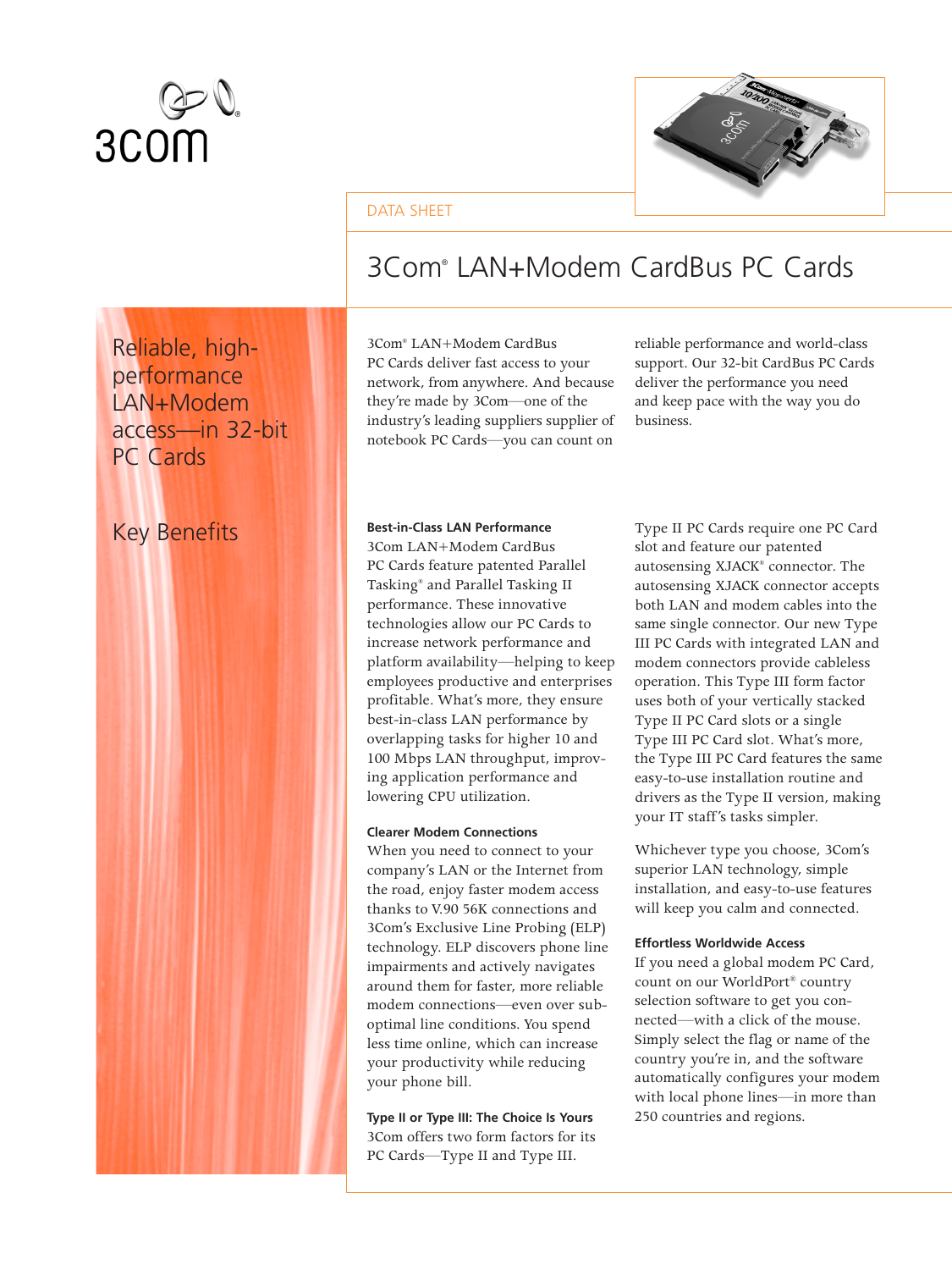#### **PC Card Desktop Management Features**

Turn your PC Card into an activenetwork component, making your notebook PC more manageable and helping it perform better on the network.

#### **Easy to Install, Configure, and Update**

3Com LAN+Modem CardBus PC Cards practically install themselves. Intelligent Auto Install, an innovative 3Com architecture, allows your system to quickly install and configure the LAN+modem PC Card automatically. When you're ready, these PC Cards feature flash DSP for updating your PC Card's main functionality simply and easily.

#### **Guaranteed Compatibility**

When you purchase one of these PC Cards, rest assured that you're getting complete compatibility with a broad range of leading operating systems and notebooks with 32-bit PCMCIA slots. You're guaranteed compatibility with all notebook computers that comply with the PC Card Standard.

### **The Universal Connection**

3Com's objective with the Universal Connection is to tear down any barriers between you and our reliable connections—wherever you are. Our 10/100 Mbps LAN+Modem CardBus PC Cards leverage constant connectivity, advanced simplicity, transparent intelligence, and future innovations. As a result, you receive superior connections, manageability, and ease of use worldwide.

### **Accessories**

### **Ethernet Cables**

Expand your networking capabilities or replace lost cables with individual 100BASE-TX, 10BASE-T, or 10BASE2 cables. To order accessories please go to **www.3com.com** or call (512) 434-1503.

### 3Com Mobile Software Solutions

For smart solutions to IT problems and intelligent LAN performance you want LAN PC Cards with 3Com Mobile Software. For example, Mobile Connection Manager lets IT managers create network configuration profiles once, then distribute them as needed. The user simply selects the appropriate configuration icon, such as "sales-office LAN," to set all system

configurations. Mobile Connection Manager defines the nearest printers for each location and IP settings.

For simple wireless connections, Wireless Connection Manager dynamically senses when you connect to a GSM/CDMA handset or a regular phone line and automatically sets up the proper connection.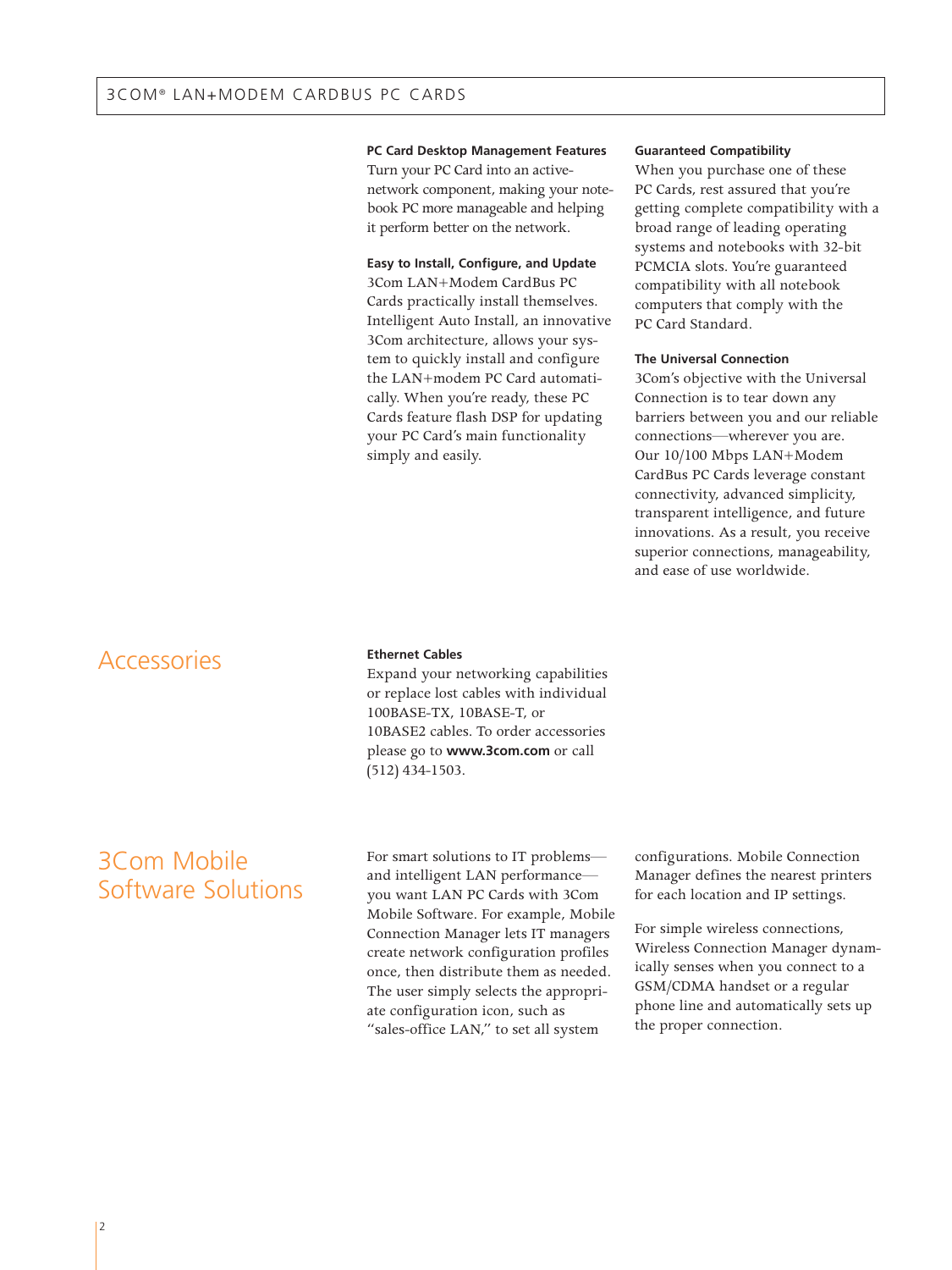### Product Features

| 32-bit CardBus architecture    | Card Bus architecture offers the fastest throughput available and full duplex<br>operation to ensure true 100 Mbps performance.                             |  |
|--------------------------------|-------------------------------------------------------------------------------------------------------------------------------------------------------------|--|
| Parallel Tasking II technology | Delivers higher throughput, lower CPU utilization and faster application<br>performance due to more efficient data transfer across the CardBus.             |  |
| Exclusive Line Probing         | Actively navigates line impairments for faster, more reliable V.90 56K*<br>connections-even over the worst line conditions.                                 |  |
| <b>XIACK Connector</b>         | Delivers easy durable connections and saves you from carrying and possibly<br>losing cables. Available on 3CX models.                                       |  |
| Integrated connector           | Built-in LAN connector gives you another easy way to access 3Com's superior<br>LAN connections-without specialized cables. Available on 3C3 models.         |  |
| Mobile Connection Manager      | Delivers one-step mobile configuration and connectivity for multiple<br>locations-helping to conserve IT resources and increase productivity.               |  |
| Wireless Connection Manager    | Dynamically detects connection type and automatically configures<br>your notebook PC when switching between GSM or CDMA handsets and<br>your PC Card modem. |  |
| Intelligent Auto Install       | Allows you to enjoy easy, plug-and-play installation in a matter<br>of minutes.                                                                             |  |
| Nway 10/100 auto-negotiation   | Automatically configures your PC Card for 10 or 100 Mbps operation.                                                                                         |  |
| Digital Line Guard             | Patented 3Com technology that protects your modem if connecting to possi-<br>bly damaging digital phone lines.                                              |  |
| Guaranteed Compatibility       | Compatible with all notebook computers that comply with the<br>PC Card Standard.                                                                            |  |
| Limited Lifetime Warranty      | 3Com warrants your 3Com PC Card for as long as you own it.                                                                                                  |  |
|                                |                                                                                                                                                             |  |

\*Capable of receiving downloads at up to 56 Kbps and sending at up to 31.2 Kbps. Actual download speeds you experience may be lower due to varying line conditions. Maximum download speeds in Canada and the U.S. are limited to 53K, due to regulatory limits on power output. Requires<br>compatible analog phone line and server equipment. See www.3com.com/56k/ for detail

## Specifications **LAN**

*100BASE-TX—All models*  Category 5, twisted-pair wiring with RJ-45 connector

Maximum segment length 100 m/328 ft

*10BASE-T—All models* Category 3, twisted-pair wiring with RJ-45 connector

Maximum segment length 100 m/328 ft

*Software Drivers* For a current list of software drivers, please visit www.3com.com

*Network Management* SNMP driver agents available on the 3Com Web site at www.3com.com

Transcend® PCLink SmartAgent® software available by order

#### **Modem**

*Modem Standards—All models* ITU-T V.34 ITU-T V.32 ITU-T V.32bis ITU-T V.23 ITU-T V22 ITU-T V.22bis ITU-T V.21

Bell 212A Bell 103 ITU-T V.90 ITU-T V.34 Annex 12 V.80 V8bis x2 (3Com's proprietary 56K protocol) *Fax Standards—All models* ITU-T Group III Fax ITU-T V.29 ITU-T V.27ter ITU-T V.17 EIA Class 1 ITU-T T.30

### **Protocols**

*Error Correction/Data Compression—All models* ITU-T V.42

ITU-T V.42bis MNP levels 2-5

*Operating Modes* Asynchronous

Full-duplex

Automatic and manual call originate

Automatic and manual answer

*Dialing Capabilities* Tone and rotary pulse

*Ringer Equivalence* 0.5B

*Receive Sensitivity*  $-45$ d $Bm$ 

*Asynchronous Data Rates* Transmission rate fall-back through 300 bps

*Asynchronous Character Format* Up to 10 bits, including data, start, stop, and parity bits

*Pulse Dialing Rate* 10 pulses per second

Pulse dialing duty cycle 39/61% (U.S.)

*Tones Detected* Dial, busy, ringback, and modem answer tones

Blind dialing based on time-out periods is available for incompatible tones

*Line Requirements* Public switched telephone network including global connections

V.90: one D/A conversion

Public AMPS cellular telephone network

*Compatible Public Network Jacks* RJ-11W, RJ-41S, RJ-11C

3